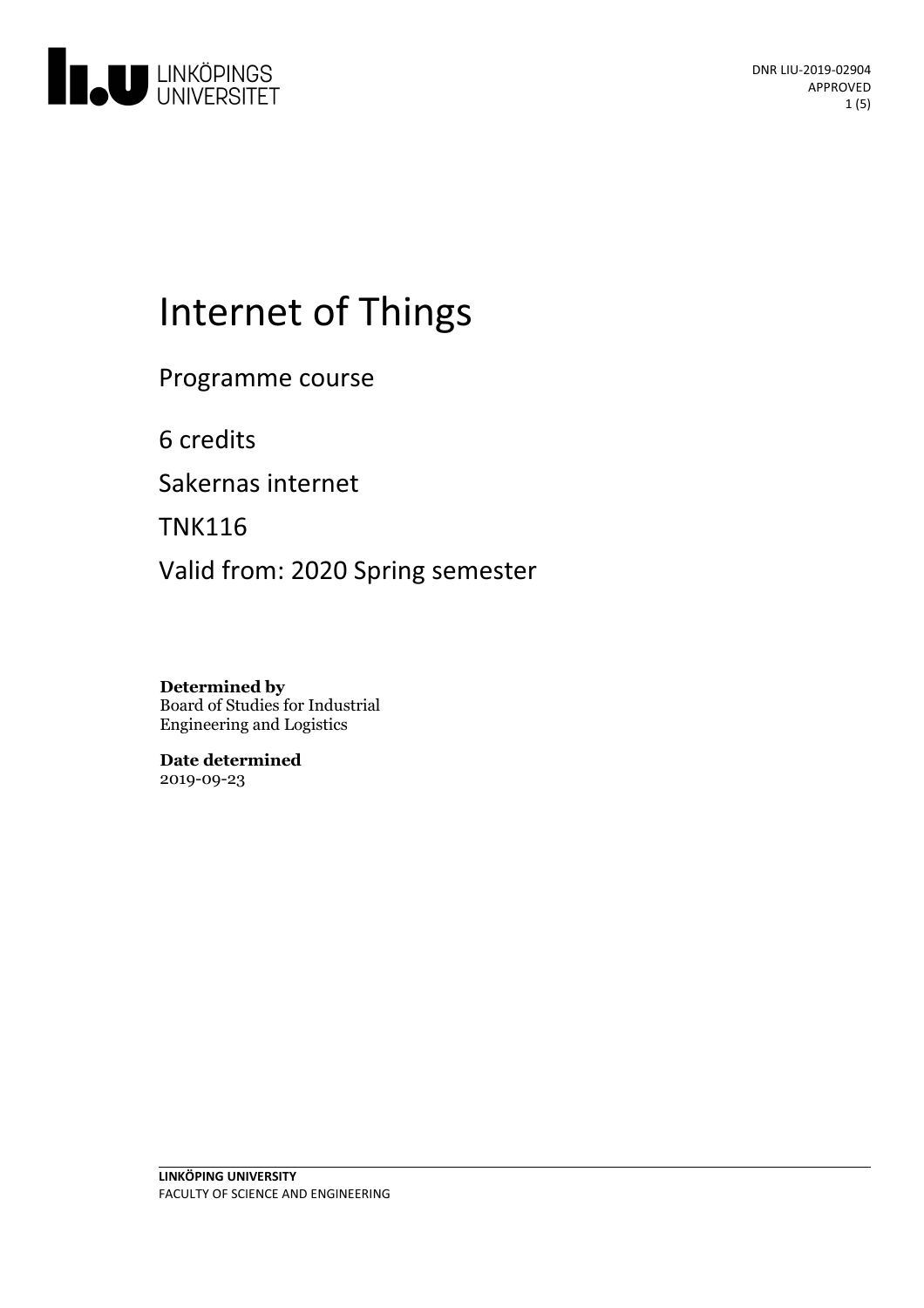# Main field of study

Electrical Engineering, Transportation Systems Engineering

Course level

Second cycle

## Advancement level

A1X

## Course offered for

- Master's Programme in Intelligent Transport Systems and Logistics
- Electronics Design Engineering, M Sc in Engineering
- Communications, Transport and Infrastructure, M Sc in Engineering

#### Entry requirements

Note: Admission requirements for non-programme students usually also include admission requirements for the programme and threshold requirements for progression within the programme, or corresponding.

## Prerequisites

The course labs and project will deal with IoT devices programming, thus programming/developing skills (especially in C/Java) are necessary.

# Intended learning outcomes

After the course the student should be able to:

- Discuss major machine-to-machine (M2M) communication characteristics and analyse them
- Identify and analyse the requirements for network layer support for an Internet of Things (IoT) infrastructure
- Design solutions for integrating smart objects into IoT frameworks
- Design IoT architectures and services
- Evaluate the performance of IoT systems based on identified key performance indicators

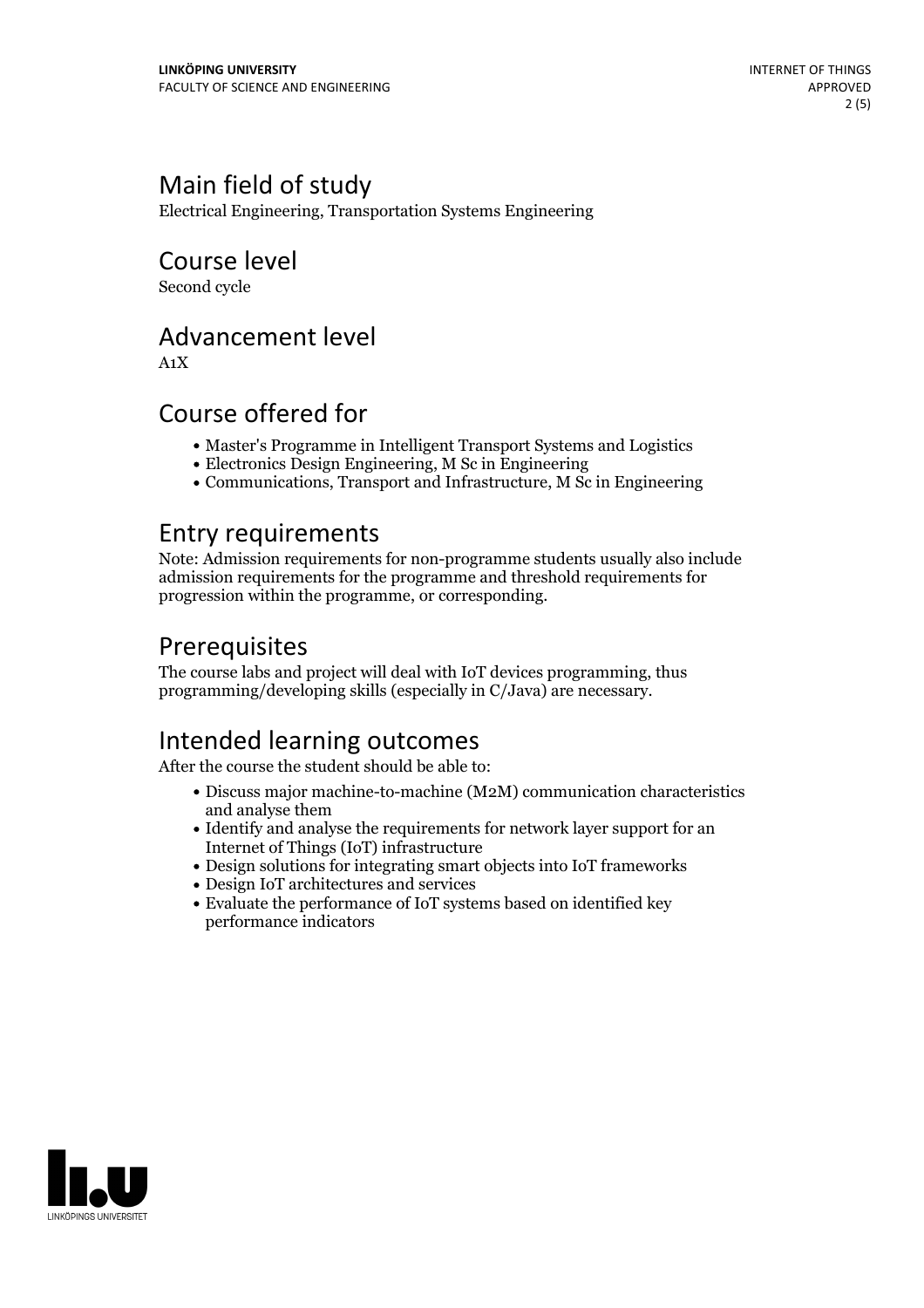#### Course content

This course introduces the design principles of the Internet of Things (IoT), their device and infrastructure-related architectures, technologies and protocol frameworks towards enabling the formation of highly distributed and ubiquitous networks with seamlessly connected heterogeneous objects. The student will learn to design and analyze such networks and architectures to support the development of intelligent services, with different performance requirements, in a

variety of application domains. Specifically, students will be exposed to architectures and methodological paradigms for the Internet of Things, and protocols at the different levels of the IoT stack. They will also learn to map those concepts on an access layer (including sensor, vehicular and cellular networks for machine-to-machine communication) and network layer (with particular emphasis on IPv6-based solutions), and analyze their performance. The course will also introduce technologies and protocols at the service and application layers, which enable the integration of embedded devices in web-based, distributed applications.

# Teaching and working methods

The course comprises lectures, programming assignments, and an implementation project.

## Examination

| UPG1                                                                      | Assignments     | 2 credits | U, 3, 4, 5 |
|---------------------------------------------------------------------------|-----------------|-----------|------------|
| LAB1                                                                      | Laboratory Work | 4 credits | U, 3, 4, 5 |
| The final grade is weighted by the distribution of credits of the partial |                 |           |            |
| examinations.                                                             |                 |           |            |

## Grades

Four-grade scale, LiU, U, 3, 4, 5

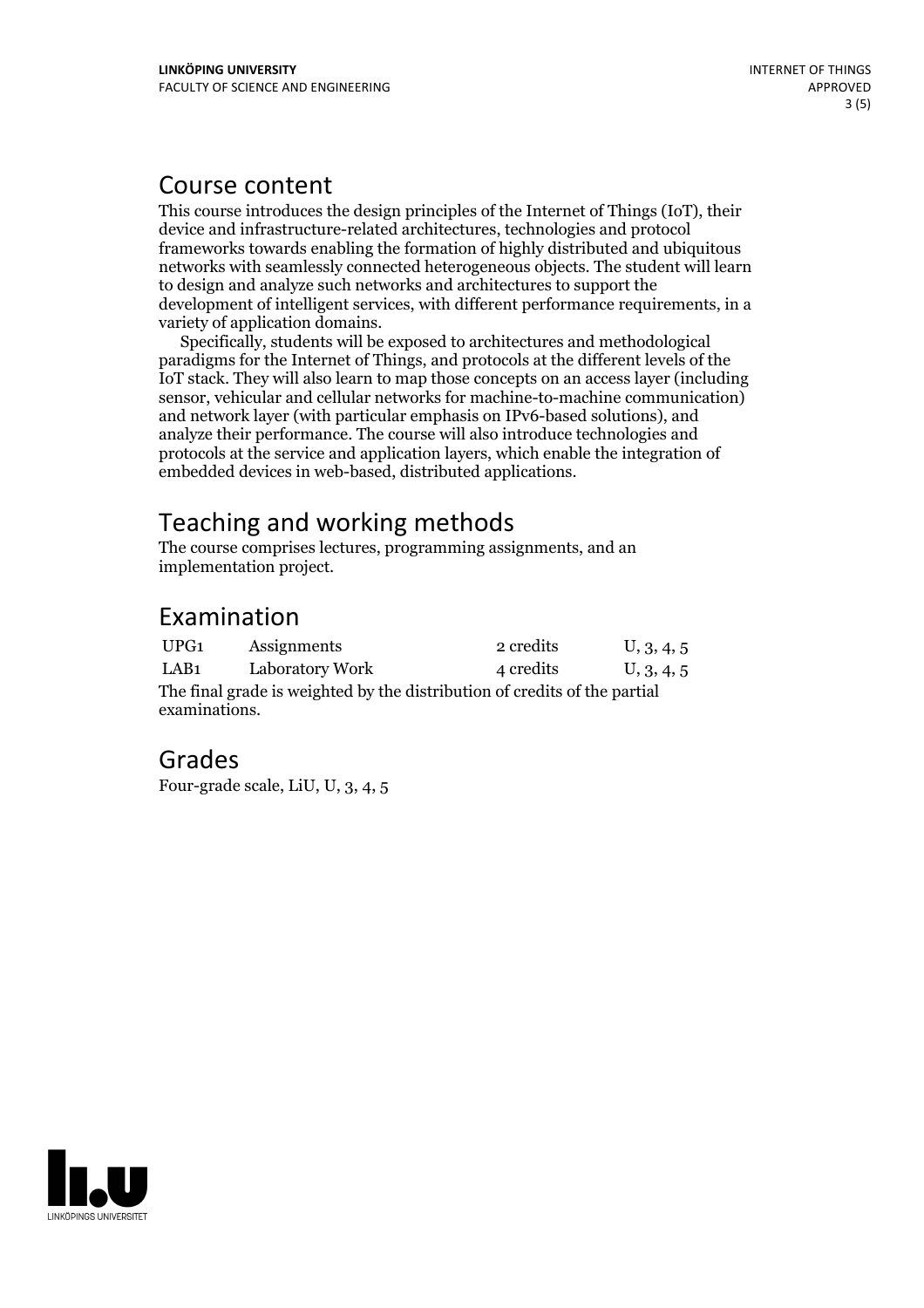# Other information

#### **About teaching and examination language**

The teaching language is presented in the Overview tab for each course. The examination language relates to the teaching language as follows:

- If teaching language is Swedish, the course as a whole or in large parts, is taught in Swedish. Please note that although teaching language is Swedish, parts of the course could be given in English. Examination language is
- Swedish.<br>• If teaching language is Swedish/English, the course as a whole will be taught in English if students without prior knowledge of the Swedish language participate. Examination language is Swedish or English
- $\bullet$  If teaching language is English, the course as a whole is taught in English. Examination language is English.

#### **Other**

The course is conducted in a manner where both men's and women's

experience and knowledge are made visible and developed. The planning and implementation of <sup>a</sup> course should correspond to the course syllabus. The course evaluation should therefore be conducted with the course syllabus as a starting point.

#### Department

Institutionen för teknik och naturvetenskap

# Director of Studies or equivalent

Erik Bergfeldt

#### Examiner Vangelis Angelakis

#### Education components

Preliminary scheduled hours: 48 h Recommended self-study hours: 112 h